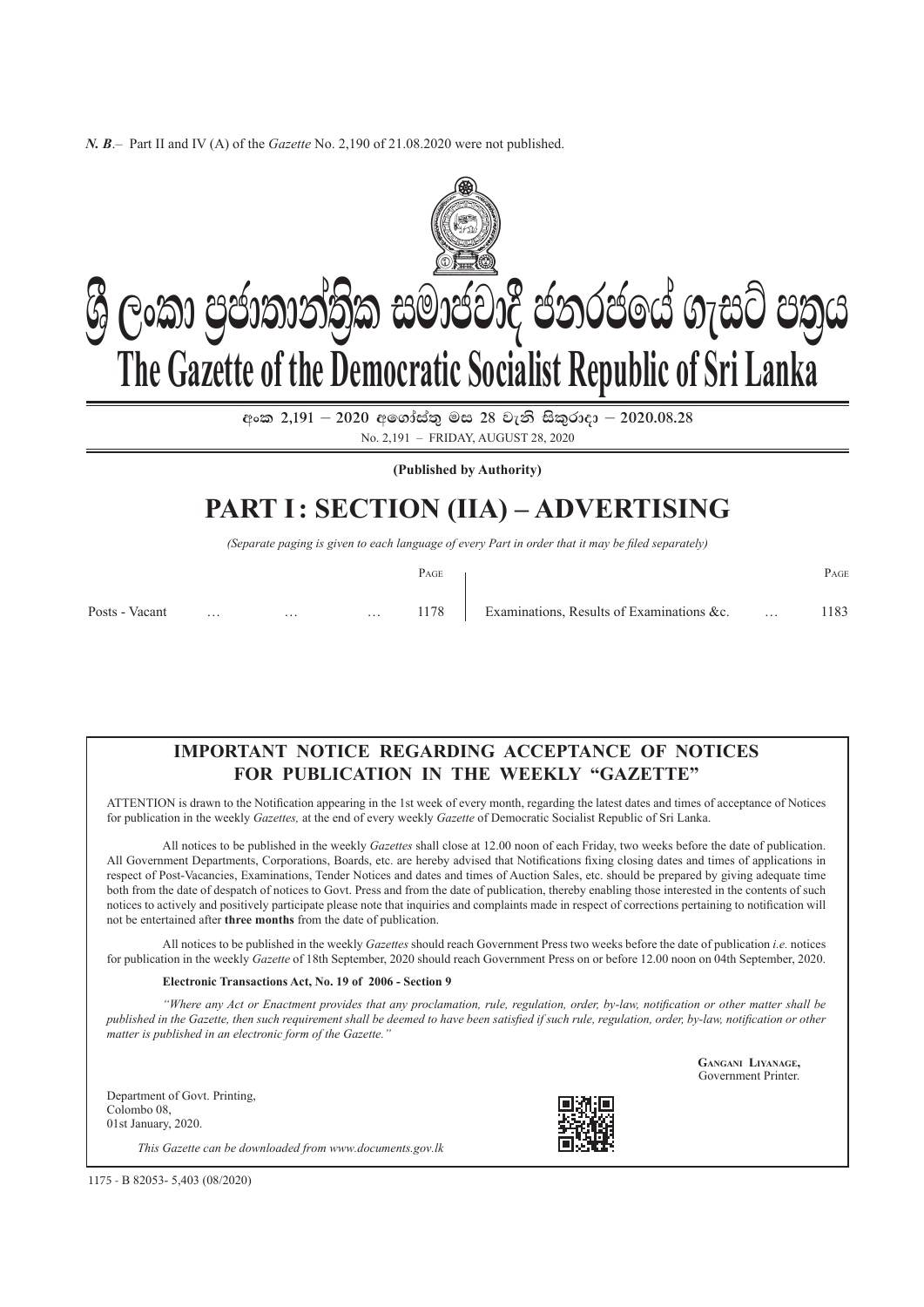1176

 $\,$   $\,$  | කොටස $\,$  :  $\,$  (IIඅ) ඡෙදය - ශූී ලංකා පුජාතාන්තික සමාජවාදී ජනරජයේ ගැසට් පතුය - 2020.08.28 PART I : SEC. (IIA) – GAZETTE OF THE DEMOCRATIC SOCIALIST REPUBLIC OF SRI LANKA – 28.08.2020

#### 1. **General Qualifications required** :

1:1 Every applicant must furnish satisfactory proof that he is a Sri Lankan. A "Sri Lankan" is a citizen of Sri Lanka by descent or by registration as defined in the Sri Lanka Citizenship Act.

1:2 A candidate for any post for which the minimum educational qualification prescribed is a pass in the Senior School Certificate Examination or equivalent or higher examination, should have a pass in the Senior School Certificate Examination or equivalent or higher examination, should have a pass either in Sinhala language or Tamil language obtained,as the case may be, at the Senior School Certificate Examination or its equivalent if he is either a Sinhalese educated in Sinhala Medium or if he is a Tamil educated in Tamil Medium (This requirement will not apply to those who are in the public service from a date prior to January 01,1961, and who seek appointments to other posts in the public service).

1:3 Application from the "New Entrants" Public Officers, who are not either Sinhala or Tamil educated, whose probationary trial appointments have been terminated for failure to pass the prescribed official language proficiency tests will not be entertained unless they have obtained the qualifications which could entitle them to seek exemptions from the highest proficiency test prescribed for the post.

#### 2. **Conditions of Service-General** :

2:1 All officers in the Public Service will be subject to the Financial Regulations, the Establishments Code, Departmental Orders or Regulations and any other Orders or Regulations that may be issued by the Governments from time to time.

2:2 A Public officer may be required to furnish security in terms of the Public Officers (Security) Ordinance, in such sum and in such manner as the secretary to the Ministry concerned may determine.

2:3 A Public Officer may be called upon to serve in any part of the Island.

#### 3. **Conditions of Service applicable to Public Officers holding permanent appointments** :

3:1 In addition to the conditions referred to in Section 2 above Public Officer holding permanent appointments will be subject to the following further conditions:

3:1:1 All appointments will be on probation for a period of 3 years unless a longer period is considered necessary in respect of any post. Any appointment may be terminated at any time during the period of probation without a reason being assigned.

3:1:2 All public officers are required to conform to the provisions of the Chapter IV of the Constitution of the Democratic Socialist Republic of Sri Lanka and any other laws, regulations or rules that may be made from time to time to give effect to the Language Policy of the Government.

3:1:3 All Public officers who have not entered the Public Service either in Sinhala Medium or in Tamil Medium are required to acquire a working knowledge in one of the official languages.

3:1:4 Confirmation at the expiry of the period of probation of an officer who entered the Public Service in a medium other than Sinhala or Tamil will depend, inter alia, on the passing of the Grade 1 Proficiency Test in one of the Official Languages within one year; Grade II Proficiency Test within two years, and Grade III Proficiency Test (where applicable) within three years from the date of appointment.

Faliure to pass a test within the prescribed period will result in the suspension of increments. Suspension will be converted to a stoppage if the test is not passed within a further period of six months beyond the prescribed period such stoppage operating until the test is passed or until such time as the provisions of Section 3:1:6 below apply.

3:1:5 Such officers should, on receiving appointment, be given facilities on full pay, for a period of 6 months to obtain proficiency in one of the official languages. He will thereafter, be required to sit the relevant proficiency examination and if he does not pass he will be given the opportunity to pass the examination within a period of 2 years immediately after the period of 6 months on full pay, while he performs his normal duties.

3:1:6 If he fails to pass the examination in this prescribed period of 2 1/2 years his services will be terminated.

3:1:7 A Public Officer already confirmed in permanent post in the Public Service will not normally be required to serve the period of probation on being appointed to another permanent post in the Public Service. Such Officers may in the first instance be appointed to act in the new post for a specified period with a view to testing him in his new post.

3:1:8 Selected candidates (Other than those already holding permanent or temporary appointments in the Public Service) who have already been medically examined will be required to undergo a medical examination by a Government Medical Officer to test their physical fitness to serve in any part of the Island.

#### 4. **Terms of Engagement** :

4:1 Public officers appointed to permanent and pensionable posts should contribute to the 'Widows and Orphans' Pension Scheme from their salary an amount equivalent to the percentage the Government requires to recover from their salary.

4:2 Public officers appointed to permanent or temporary posts on Provident Fund basis will be required to contribute 6% of their consolidated salary to the Public Service Provident Fund. The Government will contribute as its share of contributions an amount equal to 150% of the compulsory contributions credited to the fund at the close of the Financial Year.

4:3 Officers who hold pensionable appointments in the Public Service and who are released for appointments to pensionable posts in the Local Government Service and those officers in the Local Government Service who hold pensionable appointments and who are released for appointments to pensionable posts in the Public Service will be allowed pensionability in their posts in the Local Government Service and Public Service respectively.

4:4 Regular Force personnel in the Army, Navy and Air Force who are released for appointments to posts in the Public Service which are pensionable under the Minutes on Pension will be allowed pensionability in their posts in the Public Service. Notwithstanding anything to the contrary in these Minutes the unforefeited full pay service of any member of the Armed Forces who is released to accept an appointment as a Public Officer in a post which has been declared to be pensionable under these Minutes shall be reckoned for the purpose of any pension or gratuity payable under these Minutes

#### 5. **Serving Officers in the Public Service** :

5 :1 Applications from officers of the Public Service who possess all the necessary qualifications must be forwarded through the Heads of their respective Departments. In the case of applications from Public Officers holding post in the permanent establishment in the Public Service. Heads of Departments in forwarding such applications should state whether the applicants could be released or not to take up the new appointment, if selected.

5 :2 Candidates may be required to present themselves for interview at an appointed time and place. No travelling or other expenses will be paid in this connection.

5 :3 Anyone desiring to recommended a candidate should do so by giving a testimonial. Any form of canvassing or any attempt to influence the selection of a candidate will disqualify such candidates.

5 :4 Any statement in the application which is found to be incorrect will render the applicant liable to disqualification if the inaccuracy is discovered before the selection and to dismissal if discovered after the selection.

5 :5 Application not conforming in every respect with the requirements of the advertisement will be rejected.

#### 6. **Definition of Salary for the purpose of Eligibility** :

6 :1 Salary for purposes of eligibility means only the consolidated salary and does not include any action salary, allowances etc.

#### 7. **New National Policy on Recruitment and Promotions** :

Recruitment and Promotion in the Public Service, Provincial Public Service, Public Corporate Sector and Companies fully owned by the Government will be done in accordance with the policy laid down in the Public Administration Circulars No. 15/90 of 09.03.1990, 15/90 (I) of 25.03.1990 & 15/90 (ii) of 15.06.1990 with effect from 01.01.1990 subject to amendments that will be done by subsequent Public Administration Circulars.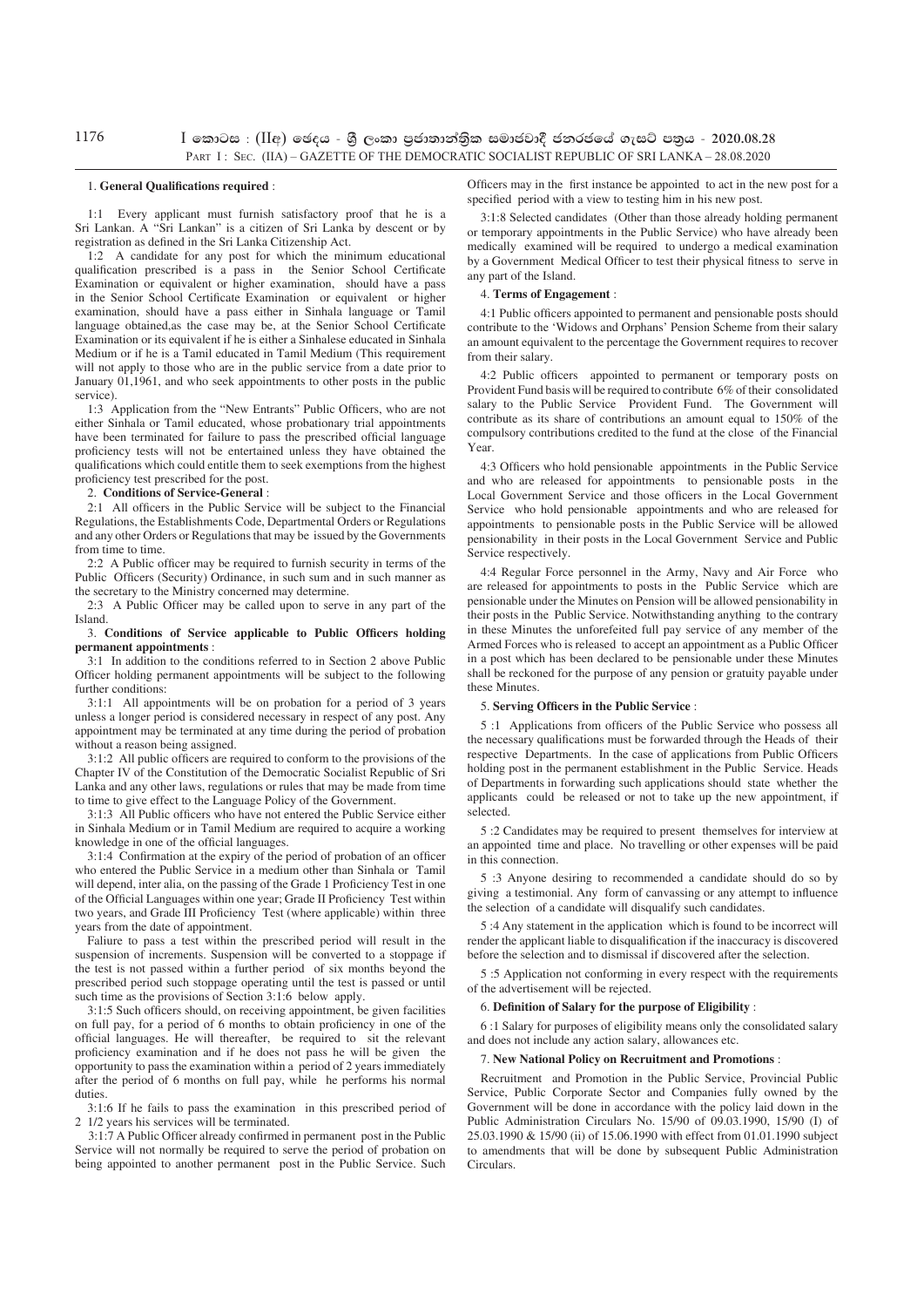$\,$ I කොටස : (IIඅ) ඡෙදය - ශී ලංකා පුජාතාන්තික සමාජවාදී ජනරජයේ ගැසට් පතුය - 2020.08.28 PART I : SEC. (IIA) – GAZETTE OF THE DEMOCRATIC SOCIALIST REPUBLIC OF SRI LANKA – 28.08.2020 1177

#### **Rules and Instructions for Examination Candidates**

All examination candidates are bound to act in compliance with the provisions of the Public Examinations Act, No.25 of 1968 which was amended by No.19 of 1976 and other rules and regulations imposed from time to time.

The following conditions and restrictions are hereby imposed through the Sentence No. 20 of the Public Examinations Act, No.25 of 1968 which was amended through No.19 of 1976 as per the powers assigned to the Commissioner General Examinations.

All examination candidates are bound to abide by the rules given below and a candidate who violates any of these rules is liable to one or more of the following penalties mentioned below at the discretion of the Commissioner General of Examinations.

- I. Debarring to appear for the whole examination or part of it which was under investigation.
- II. Disqualifying from one subject or from the whole examination which was under investigation.
- III. Imposing lifetime ban for all the examinations conducted by the Department of Examinations, Sri Lanka.
- IV. Debarment from appearing for examinations conducted by the Department of Examinations, Sri Lanka for a certain period of time.
- V. Issuing a letter with suspended debarment of examination.
- VI. Suspension of the certificate for a specific period.
- VII. Handing over the examination candidate to the police to file a criminal case under the Public Examinations Act or complaining the police regarding such act.
- VIII. When the examination candidate is a government employee, reporting the appointing authority of such examination candidate (to take disciplinary actions) regarding the conduct of such examination candidate.

The Commissioner General of Examinations reserves himself the right to take actions with ect to such examination candidate prior to, during or after the examination or at any stage. His decision with respect to that should be deemed final.

1. Every examination candidate should act in the examination hall and at the examination premises in such a manner that any disturbance or obstruction should not take place for the examination supervisor and his staff as well as for other examination candidates. Moreover, examination candidates should not vandalize the property of the examination premises or damage the private property of the examination staff.

2. Examination candidates should act in compliance with the instructions given by the examination supervisor and his staff when the examination is in progress and before the commencement of the examination as well as immediately after the end of the examination.

3. No examination candidate will be admitted to the examination hall after the lapse of half an hour subsequent to the commencement of the question paper at an examination. Also, examination candidate will be permitted to leave the examination hall until the examination ends. Actions should be taken to participate for practical tests or oral tests on time.

4. Every examination candidate should sit on the seat reserved for him/her bearing the respective Index Number and not any other seat. Unless with the special permission of the examination supervisor, no candidate should change his/her seat. The occupation of a seat other than the one assigned to him/her is liable to be considered as an act committed with dishonest intention.

5. Absolute silence should be maintained in the examination hall. A candidate is forbidden to speak to or to exchange messages or to have any dealing with any person within or outside the examination hall for any matter other than a member of the examination hall staff.

6. Since the answer script of an examination candidate will be solely identified through the candidate's Index Number, it is completely prohibited to write one's name on the answer script, put a certain mark or note to distinguish the answer script, write indecent or unnecessary things on the answer script and attaching currency notes with the answer script. Further, writing other examination candidate's Index Number on one's answer script could be considered as an attempt to commit a dishonest act. Answer scripts bearing Index Numbers those are difficult to decipher are liable to be rejected.

7. Examination candidates should not write on question paper or desk or any other place except on the papers (papers given to answer with the invigilator's short signature and the date with regard to the day on which the examination is conducted) supplied at the examination hall. Acting non- compliance with these instructions will be considered as an act committed with dishonest intention.

8. Any paper or answer books supplied to examination candidates should not be torn up or crushed. Each and every sheet of paper used for rough work should be clearly crossed out and attached to the answer script or submitted with the answer script at the end of the examination or the candidate should do the needful as per the given instructions. It is forbidden to take out anything written inside the examination hall. If a question has been answered twice in two different places, the unnecessary answer should be clearly crossed out.

9. It is forbidden to take out the papers or any other material supplied to answer at the examination out of the examination hall. All such materials are belonged to the Commissioner General of Examinations and breach of this rule will be considered as a punishable act.

10. When examination candidates appear for the examination in the examination hall, they should not keep in their possession or by their side other note books, papers with notes or paper pieces except the stationery supplied to them for answering at the examination and the materials which were authorized in written for each examination. Also, keeping mobile phones, electronic communication instruments/ devices in one's possession or by one's side and obtaining assistance from external parties through such instruments/devices and sending information to other parties and social media while the examination is in progress are considered to be dishonest acts and punishable offences.

11. In case electronic communication instruments/devices are revealed to be used for the purposes mentioned in the above paragraph no. 10, such instruments/devices will be taken into the custody of the Commissioner General of Examinations until the investigations are concluded.

12. After sitting in the examination hall, an examination candidate is strictly forbidden to keep any unauthorized material or instrument in his/her possession prior to the examination or when the examination is in progress. In case the supervisor or the examination staff orders, each candidate is bound to declare everything he/she has with him/her and get them checked. Breach of these requirements should be considered as an attempt to commit an act of dishonesty.

13. It is an offence, in case a candidate copies or attempts to copy from the answer script of another candidate or a book or a script or a paper containing notes or through signals or any other source or acts dishonesty. Also, helping another candidate and getting help from another candidate or a person or exam staff are also offences and every completed answer sheet should be kept underneath the sheet on which the answer is being written. Writing papers should not be strewn all over the desk.

14. A candidate will under no circumstance whatsoever be allowed to leave the examination hall even for a brief period during the course of the paper after the commencement of the examination. However, in case an examination candidate needs to leave the examination hall to use the lavatory/ urinal, the candidate will be permitted to go outside for a brief period under the surveillance of an officer belongs to the assistant staff of the examination supervisor. He/ She shall be subject to search before leaving the examination hall as well as when reentering it.

15. Impersonation before commencement of answering at the examination hall or after, is a punishable act. Tampering with identity cards or presenting false identity cards is considered to be an act of dishonesty.

16. Assistance given to a candidate in an improper and dishonest manner by a candidate or a person, who is not a candidate, is considered to be a serious offence.

17. Examination candidate should adhere to the following instructions.

- I. Every examination candidate should take actions to get the signature in their admission paper attested and get the subjects amended prior to the examination, after inquiring the Department of Examinations, Sri Lanka in case there is any discrepancy between the subjects applied and the subject indicated in the admission paper.
- II. It is appropriate to arrive the examination hall, half an hour prior to the commencement of the examination and if you are not quite certain of the location of the examination hall, make inquiries on a day prior to the date of examination and be sure of its exact location.
- III. Candidate should produce their identity cards and get their identities confirmed at every paper they sit when appearing for the examination.
	- (*a*) Actions will be taken to cancel the candidature in case a candidate fails to produce the identification documents at the examination hall and in case a candidate forgets to bring such documents into the examination hall, that fact should be brought to the notice of the supervisor and arrangements should be made to produce them before the examination ends.
	- (*b*) Every candidate should be in the examination hall during the examination period in such a way that his/her face should be clearly recognizable to display his / her identity in a clearly visible manner.
- IV. Examination candidates should keep their ears openly and in a clearly visible manner so as to confirm that they are not using electronic communication instruments/ devices like Bluetooth.
- V. No paper other than those issued at the examination hall should be used for ering questions. Excess paper and other materials should be left on your desk in good condition in a reusable manner.
- VI. Examination candidates should bring their own pens, pencils, erasers, foot rulers, geometrical instruments, boxes of coloured pencils and boxes of coloured chalks,etc.
- VII. When you start answering, you should promptly write down the Index Number clearly on the answer book used and each sheet of paper. Write answers clearly and legibly on both sides of the paper. You should leave at least a single blank line after providing the answer to a part of a question before starting to answer the next part of such question. You should provide answers in a fresh page for each question.
- VIII. The left-hand margin of the answer sheet is set apart to enter the question number. Since the right-hand margin is reserved for the examiner's use, nothing should be written there. Actions should be taken to number the questions you answered correctly as incorrect numbering leads to confusion.
- IX. When mathematical questions are answered, give all details of calculations and any rough work in their serial order as part of the solving of the sum. The sketches and diagrams drawn in the relevant places should be accurate and sufficiently large.
- X. You should read carefully the instructions given at the head of the questions paper with regard to the compulsory questions and the other questions which should be selected. Marks will not be granted for answers provided disregarding the given instructions in the question paper.
- XI. At the end of answering for each question, in addition to the answer book used, the answer sheets should be collected according to the page number and then should be tied/ attached at the top left-hand corner in a non-detachable manner. Make sure whether you have attached all the answer sheets prior to handing over the answer script. Any answer sheet taken out of the examination centre will not be evaluated after the handing over of such answer scripts.
- XII. Your answer script should be handed over to the examination supervisor or to an officer of his/her staff. You should remain in your seat until the answer scripts are collected. Failure to do so may result in the loss of your answer script and your being treated as an absentee for a certain subject.
- XIII. If it becomes necessary for you to speak to the examination supervisor or an officer of his/her staff due to a certain matter, you should sign him by tapping two times on the desk without disturbing others.

Commissioner General of the Examinations.

At the Department of Examinations, Sri Lanka, Pellawatta, Battaramulla.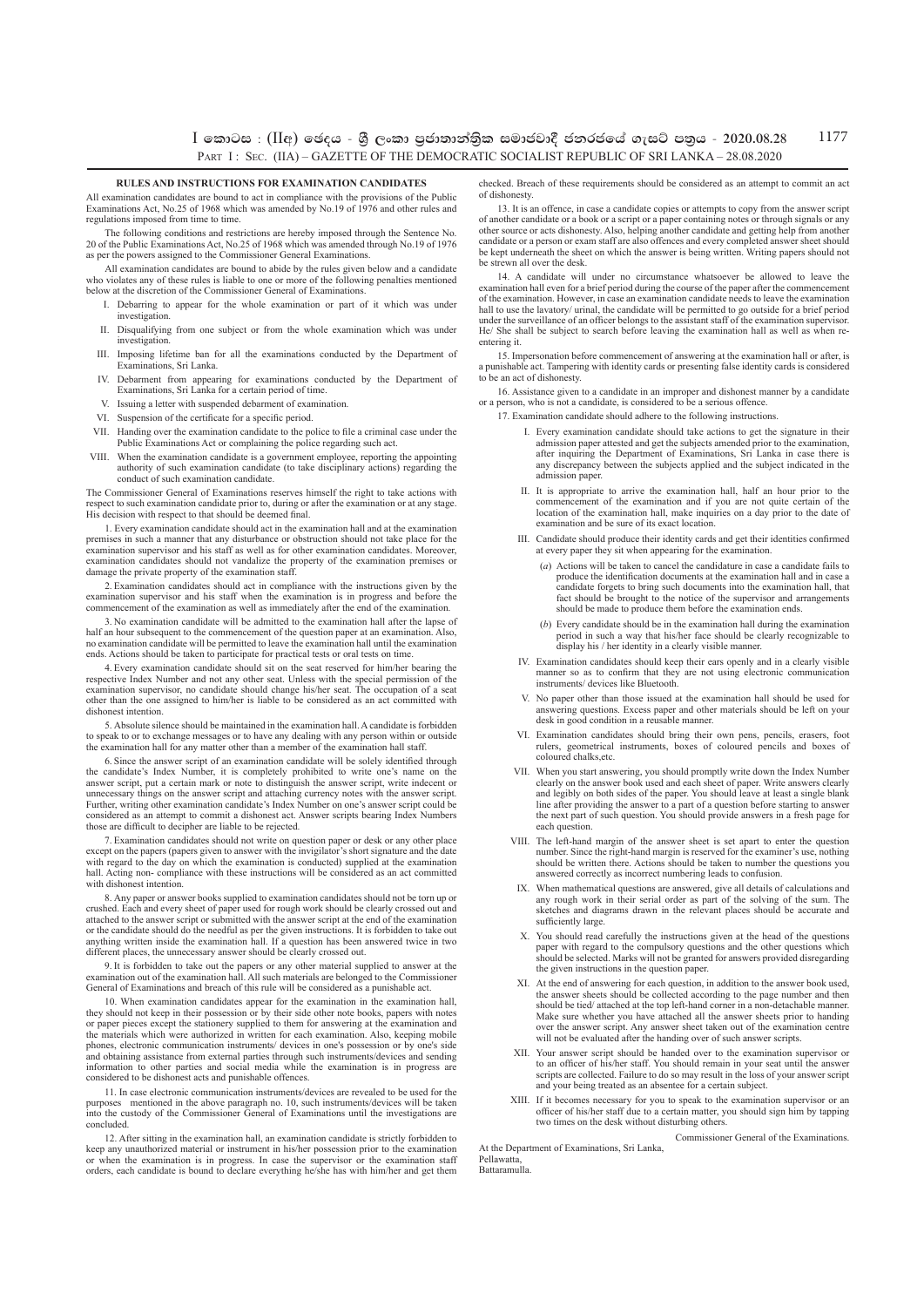# **Posts – Vacant**

### **Parliament of Sri Lanka**

#### **Post of Housekeeping Assistant**

Applications are invited from the citizens of Sri Lanka who are physically sound and of excellent moral character for the post of Housekeeping Assistant on the Staff of the Secretary-General of Parliament.

Applications prepared in accordance with the specimen given below should be sent under registered cover to reach the "Secretary-General of Parliament, Parliament of Sri Lanka, Sri Jayewardenepura Kotte" on or before September 11, 2020. The post of "Housekeeping Assistant" should be indicated on the top left-hand corner of the envelope. (This advertisement is also available on the website: www. parliament.lk)

1. *Salary Scale.*– According to the Schedule I of the Management Services Circular 06/2016 dated 07.11.2016, the monthly salary scale for this post is Rs.  $25,520 - 9 \times 270$ / 10 x 300 / 6 x 330 – Rs. 32,930. (On this salary scale, the minimum initial monthly remuneration together with all the allowances will be approximately  $\text{Rs.}57,000 =$ )

2. *Age Limit.*– Should not be less than 18 years and not more than 30 years of age as at the closing date for applications.

3. *Educational Qualifications.*– Should have passed General Certificate of Education (Ordinary Level) Examination in six subjects including credit pass for Sinhala or Tamil language and passes for Mathematics and English in not less than two sittings.

4. *Professional Qualifications.–* Should have a certificate issued by Sri Lanka Institute of Tourism and Hotel Management (SLITHM) or any other recognized institution by the Government for not less than 05 months duration in the field of Hotel Housekeeping, Room Service or Room Attendants' Service.

### Or

NVQ Level 2 certificate in Hotel Housekeeping, Room Service or Room Attendants' Service

5. *Experience*.– Not less than one year of experience in Hotel Housekeeping, Room Service or Room Attendants'

Service at a star class hotel after obtaining the educational & professional qualifications mentioned in (3) & (4) above.

6. *Method of Recruitment.–* Through a written test/ trade test and an interview.

- 7. *Terms and Conditions of Service* :
	- (i) This post is permanent. Pension entitlement pertaining to this post will be determined according to the policy decisions taken by the Government in future. Appointment will be made subject to a three-year (03) probation period. If a person who has been confirmed in a permanent and pensionable post in the Public / Provincial Public Service is selected, he / she will be appointed subject to an acting period of one year.
	- (ii) Selected candidates will be subjected to the Financial and Departmental Regulations applicable to the staff of the Secretary - General of Parliament.
	- (iii) Selected candidates should contribute to the Widows' and Orphans'/Widowers' and Orphans' Pension Fund from his/her salary with a percentage specified by the Government.
	- (iv) Selected candidates will be subjected to a medical examination.
	- (v) A Security Clearance Report with respect to the selected candidate will be obtained prior to his / her appointment.

8. Applicants should attach copies of the following certificates (not originals) to their applications. Originals of the certificates should be produced, when called upon to do so.

- (*a*) Birth Certificate,
- (*b*) Certificates of Educational Qualifications,
- (*c*) Certificates of Professional Qualifications,
- (*d*) Certificates of Experience.

9. Applicants serving in Public / Provincial Public Service / State Corporations / Statutory Boards should send their applications through their respective Heads of Departments / Institutions.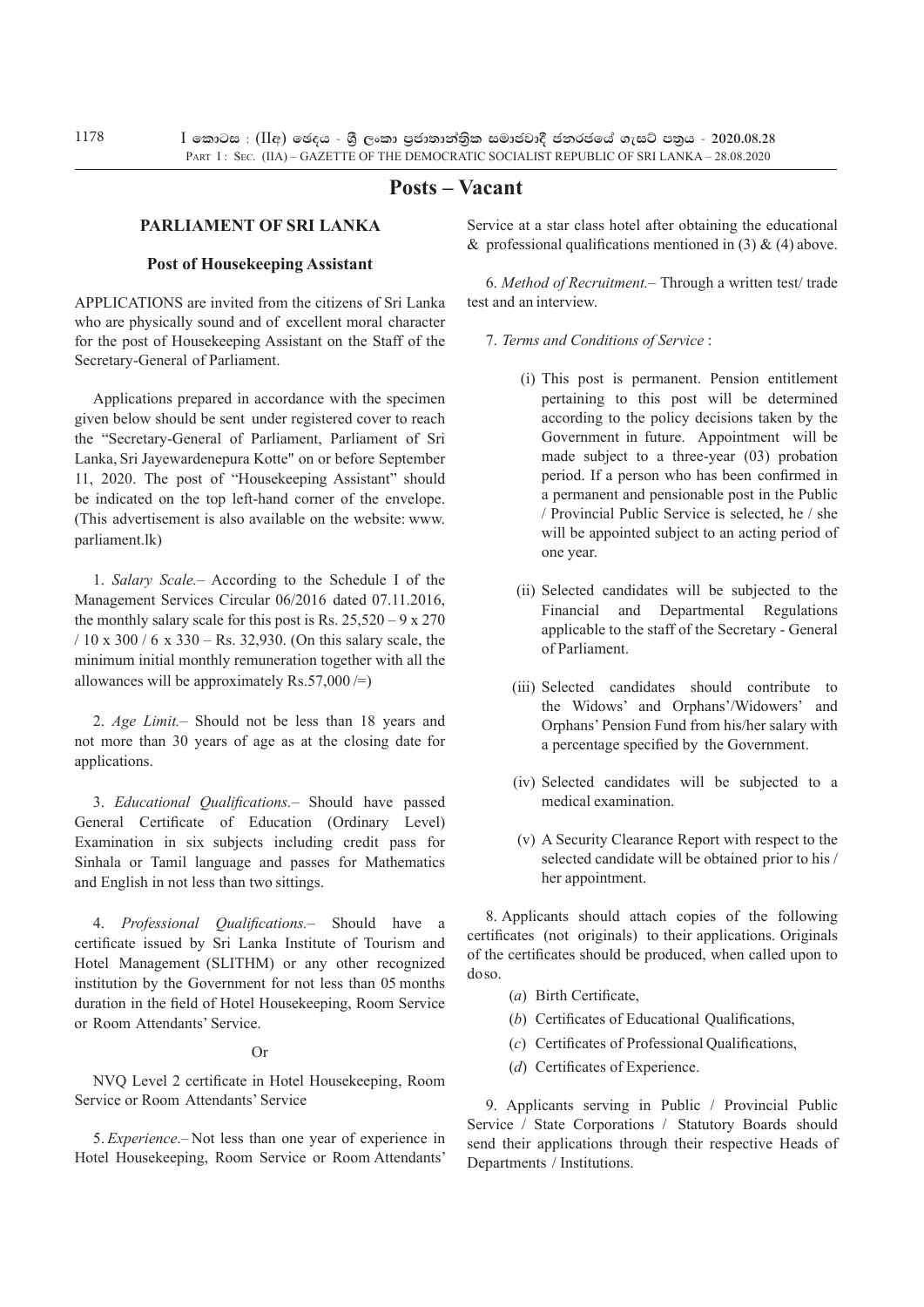$I$  කොටස : ( $II$ අ) ඡෙදය - ශීූ ලංකා පුජාතාන්තිුක සමාජවාදී ජනරජයේ ගැසට් පතුය - 2020.08.28 PART I: SEC. (IIA) – GAZETTE OF THE DEMOCRATIC SOCIALIST REPUBLIC OF SRI LANKA – 28.08.2020 1179

10. Canvassing in any form will be a disqualification.

11. Applications received after the closing date or sent without copies of the relevant certificates or not sent through Heads of Departments / Institutions will be rejected. Applications sent through Heads of Departments /Institutions but received after the closing date, and applications not prepared in accordance with the specimen will also be rejected.

> W. B. D. Dasanayake, Secretary - General of Parliament.

Parliament of Sri Lanka, Sri Jayewardenepura Kotte. 28th August, 2020

### PARLIAMENT OF SRI LANKA

Specimen Application Form

post of Housekeeping Assistant

- 01. (*a*) Name with initials (in Sinhala/Tamil) :-(*b*) Names denoted by initials (in Sinhala/Tamil) :
	- (*c*) Full Name (in block Capitals): (Mr./Mrs./Miss) :
- 02. N.I.C. No. :
- 03. *(a)* Private Address :-

–––––––––––––.

–––––––––––––––– $-$ –– $-$ 

 Telephone No. : <u> The Theory and the Theory and the Theory and the Theory and the Theory and the Theory and the Theory and the </u>

| $(b)$ Official Address :- |  |  |  |  |
|---------------------------|--|--|--|--|

 $\mathbb{R}^2$ 

|  | Telephone No.: |  |  |  |  |
|--|----------------|--|--|--|--|
|  |                |  |  |  |  |

(*c*) Please indicate the address the admission to be posted :

| Private: | Official: |
|----------|-----------|
|----------|-----------|

- 04. (*a*) Date of birth : Year :––––––. Month :––––––. Date :–––––––. (A copy of the birth Certificate should be attached)
	- (*b*) Age as at the closing date of applications :  $Years : \longrightarrow$ . Months :————. Days :—
- 05. Civil Status: (Married/Unmarried) :-
- 06. Gender: (Male/Female) :-
- 07. State whether a citizen of Sri Lanka:  $(Yes/No)$ :
- 08. Education Qualifications :- (Copies of the certificates should be attached) :

| Examination | Subjects      | Pass | Year |
|-------------|---------------|------|------|
|             | Sinhala/Tamil |      |      |
|             | Mathermatics  |      |      |
|             | English       |      |      |
|             |               |      |      |
| G. C.E      |               |      |      |
| (0/L)       |               |      |      |
|             |               |      |      |
|             |               |      |      |
|             |               |      |      |
|             |               |      |      |

- 09. Higher Educational/Professional Qualifications (Copies of the certificates should be attached) :-
- 10. Experience (Copies of the certificates should be attached) :-
- 11. Details of the Present Employment:
	- (*a*) Name and Address of the Institution :-
	- $(b)$  Present Post :-
	- (*c*) Date of First Appointment :—
	- (*d*) Monthly basic salary :-
	- (*e*) Allowances :–––––––––.
	- (*f*) Gross Salary :–––––––––.
- 12. Have you been convicted for a criminal offence by a Court of Law? ( Yes/No) If yes, give details :——
- 13. Have you served under the Government before? : ( Yes/No) If yes, give details :–––––––––.

I do hereby certify that the particulars furnished by me in this application are true and correct. I am also aware that, I am liable to be disqualified for this post if any particulars contained herein are found to be false or incorrect before selection, or to be dismissed without any compensation if such detection is made after appointment.

> –––––––––––––––, Signature of the Applicant.

Date : $-\!\!-\!\!-\!\!-$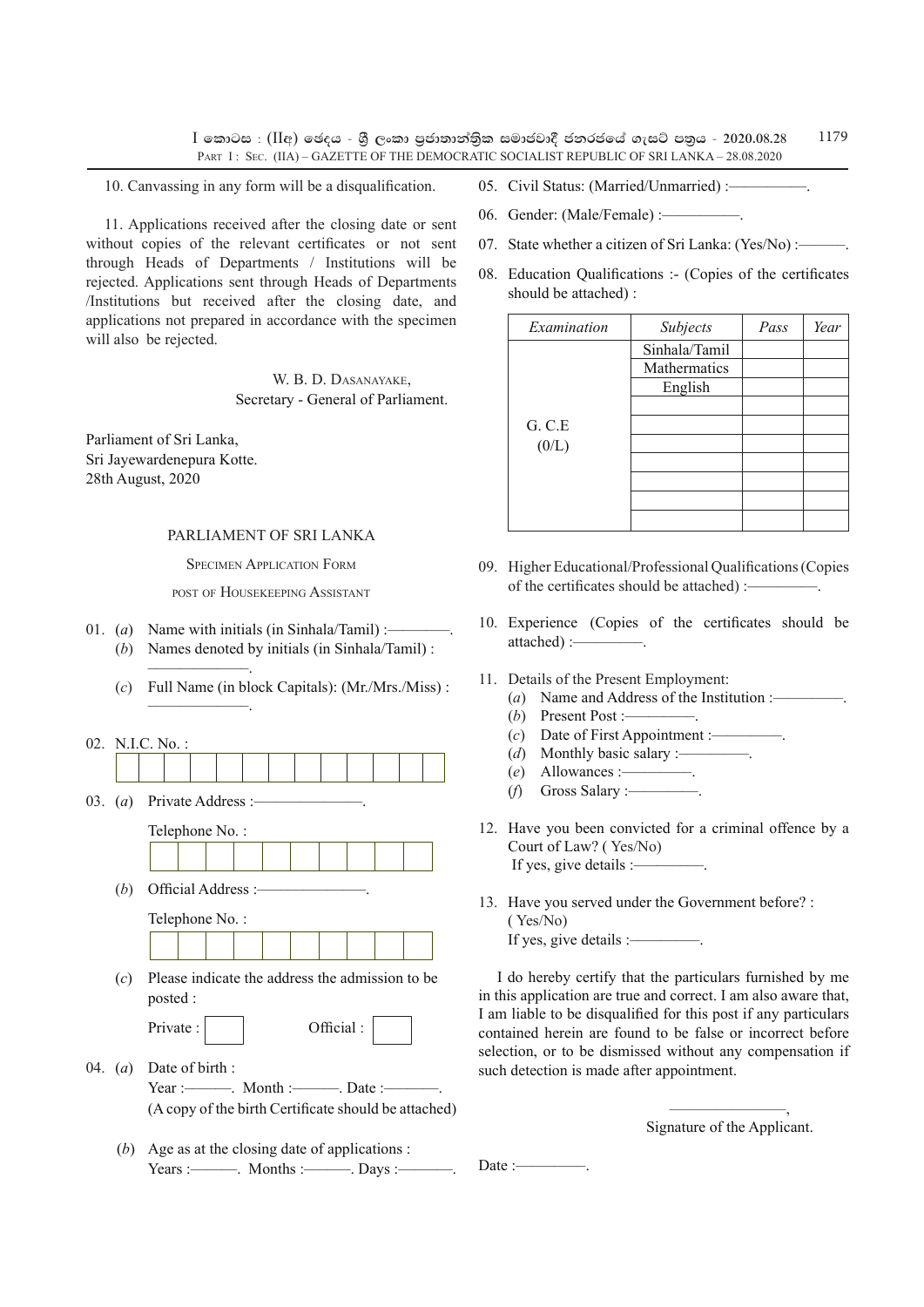*Certification of Head of Department/Institution*  (Only for applicants serving in the Public Service/ Provincial Public Service)

Secretary - General of Parliament,

I recommend and forward the application of Mr / Mrs / Miss....................................................................................... holding the post of ................................................................ in this Institution. I certify that he/she has been confirmed

in this post. His/her work and conduct are satisfactory and he/she has not been subjected to any disciplinary action and there is no intention to make such inquiry. He/she can be released/cannot be released from the service if selected for this post.

> ––––––––––––––, Signature of Head of Department/Institution. (Official Stamp)

Date :-

08–698

### **Parliament of Sri Lanka**

–––––––––––––––––––––––

### **Vacancies**

Applications are invited from the citizens of Sri Lanka who are physically sound and of excellent moral character for the posts mentioned below.

Applications prepared in accordance with the specimen given below should be sent under registered cover along with the copies of certificates of educational/professional, and service experience, to reach the "Secretary-General of Parliament, Parliament of Sri Lanka, Sri Jayewardenepura Kotte" on or before September 11, 2020 indicating the post applied for, on the top left-hand corner of the envelope. (This information is found on the website: www.parliament.  $lk$ 

**Parliamentary Interpreter (Sinhala/English/Sinhala)**

### **Parliamentary Interpreter (Sinhala/Tamil/Sinhala**

#### **Parliamentary Interpreter (English /Tamil/ English)**

1. *Salary Scale.*– According to the Schedule I of the Management Services Circular 06/2016 dated 07.11.2016, the monthly salary scale for this post is Rs.  $47,340 - 3 \text{ x}$ 755 - 13 x 1,030 – Rs. 62,995/- (On this salary scale, the minimum initial monthly remuneration together with all the allowances will be approximately Rs. 95, 000  $\neq$ )

2. *Age Limit.*– Not less than 22 years and not more than 40 years of age as at the closing date for applications. (The upper age limit shall not apply to those who are already confirmed in Public/ Provincial Public Service)

3. *Educational Qualifications and Experience.*– Candidates who possess any of the educational qualifications and experience mentioned under (a) and (b) below can apply for the above post.

(*a*) Should possess a Degree from a recognized University or from an institute recognized by the University Grants Commission as a degree awarding institute.

 Candidates applying for the post of Parliamentary Interpreter (Sinhala/English/ Sinhala) should have studied English or Sinhala, Candidates applying for the post of Parliamentary Interpreter (Sinhala/ Tamil/Sinhala) should have studied Sinhala or Tamil and Candidates applying for the post of Parliamentary Interpreter (English/Tamil/ English) should have studied English or Tamil for the degree.

### And

Having passed G.C.E (Ordinary Level) Examination in six subjects in not more than two sittings, including credit passes for Mathematics and for the language which is not offered for the degree.

#### And

Not less than two years of post-qualifying experience in a language related field such as teaching, interpretation, translation or mass media in a government or a recognized institution

#### And

 Ability to interpret from one language to the other language with equal ease is required.

(*b*) Having passed G.C.E (Advanced Level) Examination in 04 subjects (Old Syllabus) or in 03 subjects (New Syllabus) in one sitting.

### And

Having passed G.C.E (Ordinary Level) examination in six subjects including credit

1180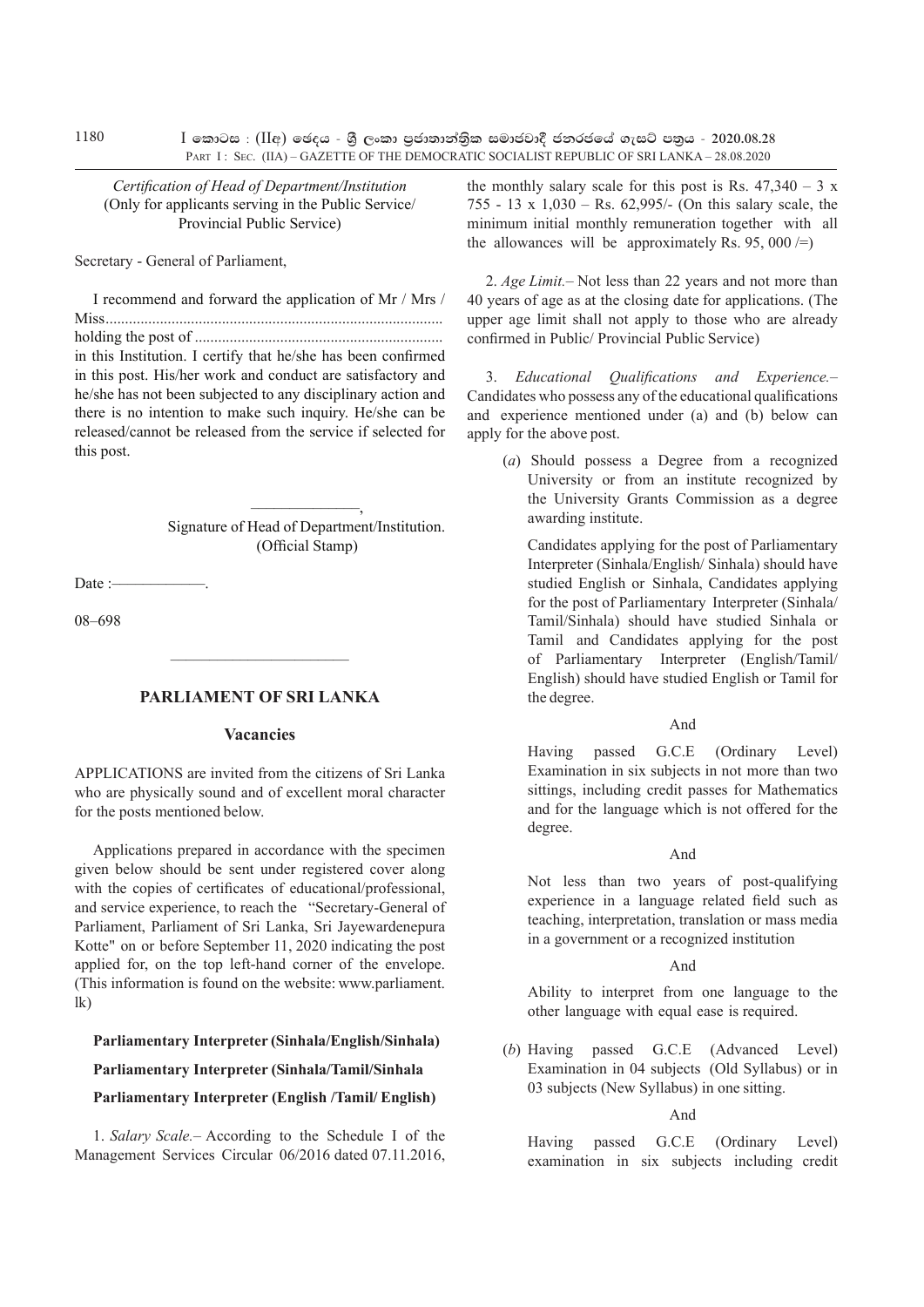$I$  කොටස : (IIඅ) ඡෙදය - ශී ලංකා පුජාතාන්තික සමාජවාදී ජනරජයේ ගැසට් පතුය - 2020.08.28 PART I : SEC. (IIA) – GAZETTE OF THE DEMOCRATIC SOCIALIST REPUBLIC OF SRI LANKA – 28.08.2020 1181

passes for Mathematics and relevant languages in not more than two sittings

 Candidates applying for the post of Parliamentary Interpreter (Sinhala/English/ Sinhala) should have credit passes for English and Sinhala, Candidates applying for the post of Parliamentary Interpreter (Sinhala/Tamil/Sinhala) should have credit passes for Sinhala and Tamil and Candidates applying for the post of Parliamentary Interpreter (English/ Tamil/English) should have credit passes for English and Tamil

#### And

Not less than five years of post-qualifying experience in a language related field such as teaching, interpretation, translation or mass media in a government or recognized institution

#### And

 Ability to interpret from one language to the other language with equal ease is required.

4. *Method of Recruitment.*– Recruitment will be made on the results of the tests conducted on simultaneous interpretation and translation and an interview.

> *Note*: Candidates possessing qualifications under 3 (a) or (b) above should have the ability to interpret simultaneously between the languages in the relevant stream he/she applies for and experience in simultaneous interpretation is not compulsory.

#### 5. *Terms and Conditions of Services* :

- (i) This post is permanent. Pension entitlement pertaining to this post will be determined according to policy decisions taken by the Government in future. Appointment will be made subjected to a three-year (3) probation period. If a person who has been confirmed in a permanent, pensionable post is selected, he / she will be appointed subject to an acting period of one year.
- (ii) Selected candidates will be subjected to Financial and Departmental Regulations applicable to the staff of the Secretary-General of Parliament.
- (iii) Selected candidates should contribute to Widows' and Orphans'/Widowers' and Orphans' Pension Fund from his / her salary with a percentage specified by the Government. They will be subjected to a medical examination.

(iv) A Security Clearance Report in respect of the selected candidate will be obtained prior to his / her appointment.

6. Applicants should attach the copies of the following certificates (not originals) to their applications and original certificates should be produced, only when called upon to do so.

(*a*) Birth Certificate ;

(*b*) Certificates confirming educational qualifications ;

(*c*) Certificates confirming professional qualifications ;

(*d*) Certificates confirming experience.

7. Applicants serving in the Public/ Provincial Public Service should send their applications through relevant Heads of Departments / Institutions.

8. Canvassing in any form will be a disqualification for this post.

9. Any information in the application found to be incorrect disclosed before selection will render the applicant liable for disqualification, and to dismissal, if discovered after appointment.

10. Applications received after the closing date or sent without copies of the above mentioned certificates or not sent through Heads of Departments / Institutions will be rejected. Applications sent through Heads of Departments/ Institutions but received after the closing date, and applications not prepared in accordance with the specimen form will also be rejected.

> W. B. D. Dasanayake, Secretary - General of Parliament.

Parliament of Sri Lanka, Sri Jayewardenepura Kotte. 28th August, 2020

–––––––––––––.

–––––––––––––.

### PARLIAMENT OF SRI LANKA

#### Specimen Application Form

POST OF PARLIAMENTARY INTERPRETER (......../......../.......)

- 01. (*a*) Name with initials (in Sinhala/Tamil) :— (*b*) Names denoted by initials (in Sinhala/Tamil) :
	- (*c*) Full Name (in block Capitals): Mr./Mrs./Miss :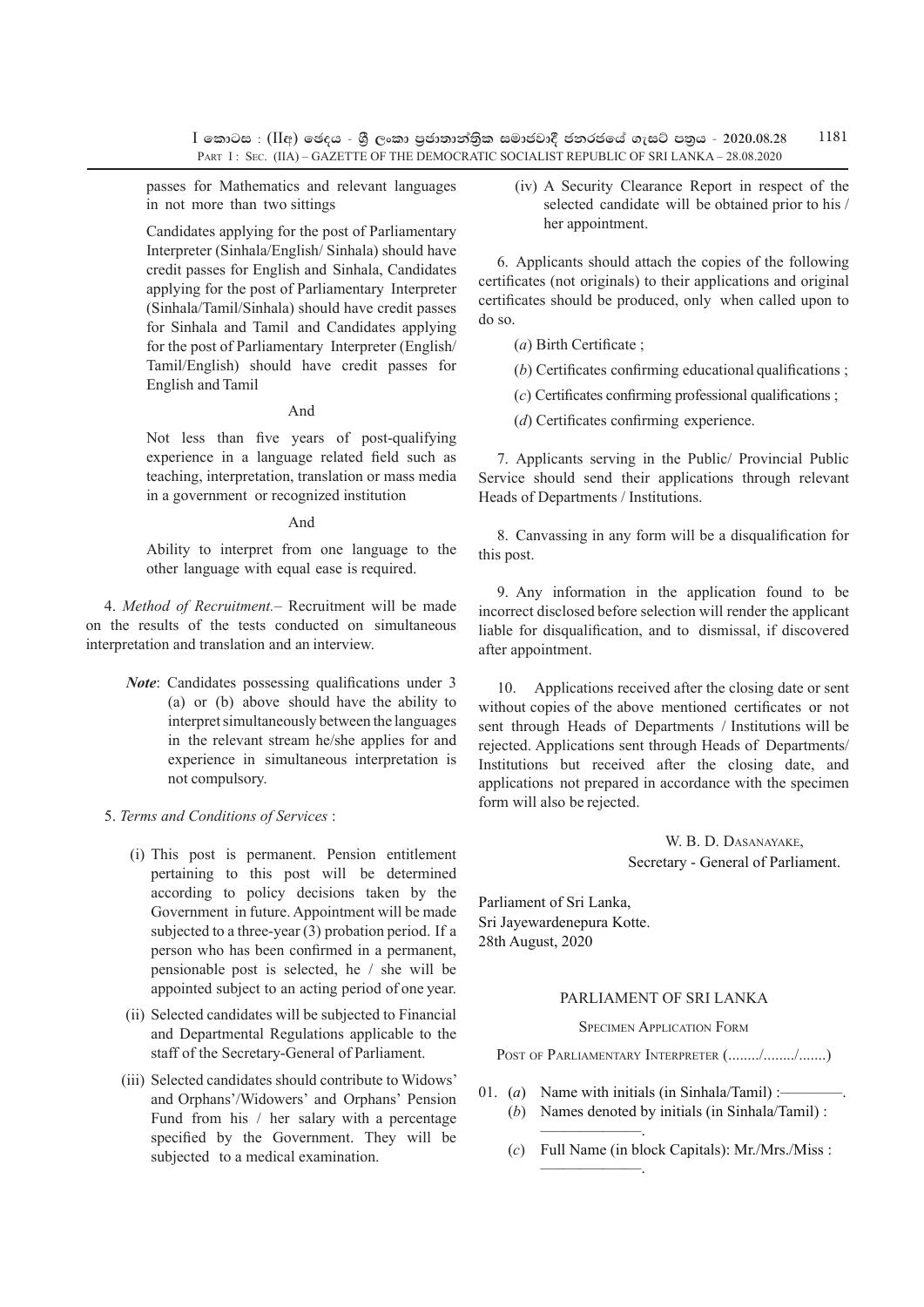|  |                                                           |                 |                                           |                                                            |  |                                                     | PART I: SEC. (IIA) - GAZETTE OF THE DEMOCRATIC SOCIALIST REPUBLIC OF SRI LANKA - 28.08.2020 |                 |  |
|--|-----------------------------------------------------------|-----------------|-------------------------------------------|------------------------------------------------------------|--|-----------------------------------------------------|---------------------------------------------------------------------------------------------|-----------------|--|
|  |                                                           | 02. N.I.C. No.: |                                           |                                                            |  | For those who are applying under $3$ (b) in the not |                                                                                             |                 |  |
|  |                                                           |                 |                                           |                                                            |  |                                                     | G. C. E. $(A/L)$                                                                            |                 |  |
|  | 03. $(a)$                                                 |                 | Private Address :-                        |                                                            |  | Subject                                             | Pass                                                                                        |                 |  |
|  |                                                           |                 | Telephone No.:                            |                                                            |  |                                                     |                                                                                             |                 |  |
|  |                                                           |                 |                                           |                                                            |  |                                                     |                                                                                             |                 |  |
|  |                                                           |                 |                                           |                                                            |  |                                                     |                                                                                             |                 |  |
|  | (b)                                                       |                 | Official Address :-                       |                                                            |  |                                                     |                                                                                             |                 |  |
|  |                                                           |                 | Telephone No.:                            |                                                            |  |                                                     |                                                                                             | G. C. E $(O/L)$ |  |
|  |                                                           |                 |                                           |                                                            |  |                                                     | Subject                                                                                     | Pass            |  |
|  | (c)                                                       |                 |                                           | Please indicate the address the admission to be            |  | Tamil                                               |                                                                                             |                 |  |
|  |                                                           | posted:         |                                           |                                                            |  | English                                             |                                                                                             |                 |  |
|  |                                                           | Private:        |                                           | Official:                                                  |  |                                                     |                                                                                             |                 |  |
|  | Date of birth:                                            |                 |                                           |                                                            |  |                                                     |                                                                                             |                 |  |
|  | 04. $(a)$                                                 |                 |                                           | Year :---------. Month :----------. Date :------------     |  |                                                     |                                                                                             |                 |  |
|  |                                                           |                 |                                           | (A copy of the birth Certificate should be attached)       |  |                                                     |                                                                                             |                 |  |
|  |                                                           |                 |                                           |                                                            |  |                                                     |                                                                                             |                 |  |
|  | (b)                                                       |                 |                                           | Age as at closing date of applications :                   |  |                                                     |                                                                                             |                 |  |
|  |                                                           |                 |                                           | Years :---------. Months :----------. Days :-----------.   |  |                                                     |                                                                                             |                 |  |
|  |                                                           |                 |                                           | 05. Civil Status: (Married/Unmarried) :--------------      |  |                                                     |                                                                                             |                 |  |
|  |                                                           |                 | 06. Gender: (Male/Female) :-------------- |                                                            |  |                                                     | (Copies of the certificates should be atta                                                  | Experience      |  |
|  |                                                           |                 |                                           | 07. State whether a citizen of Sri Lanka: (Yes/No) :------ |  |                                                     | Institution                                                                                 | Post            |  |
|  | 08. Education Qualifications and Experience :- (Copies of |                 |                                           |                                                            |  |                                                     |                                                                                             |                 |  |
|  |                                                           |                 | the certificates should be attached):     |                                                            |  |                                                     |                                                                                             |                 |  |
|  |                                                           |                 |                                           | For those who are applying under $3$ (a) in the notice :   |  |                                                     |                                                                                             |                 |  |
|  |                                                           |                 | <b>Details of the Degree</b>              |                                                            |  |                                                     | 09. Professional Qualifications (copies of the                                              |                 |  |
|  | Subjects<br>Degree<br>University<br>Year                  |                 |                                           |                                                            |  |                                                     | should be attached) :-                                                                      |                 |  |
|  |                                                           |                 |                                           |                                                            |  |                                                     | 10. Details of the Present Employment:                                                      |                 |  |
|  |                                                           |                 |                                           |                                                            |  |                                                     |                                                                                             |                 |  |

*G. C. E (O/L) Subject Pass Year English/ Tamil*

| <i>Experience</i>                               |      |         |  |  |  |
|-------------------------------------------------|------|---------|--|--|--|
| (Copies of the certificates should be attached) |      |         |  |  |  |
| Institute                                       | Post | Service |  |  |  |
|                                                 |      |         |  |  |  |
|                                                 |      |         |  |  |  |

who are applying under  $3$  (b) in the notice :

I කොටස : (IIඅ) ජෙදය - ශුී ලංකා පුජාතාන්තිුක සමාජවාදී ජනරජයේ ගැසට් පතුය - 2020.08.28

| G. C. E. $(A/L)$ |      |      |  |  |  |  |
|------------------|------|------|--|--|--|--|
| Subject          | Pass | Year |  |  |  |  |
|                  |      |      |  |  |  |  |
|                  |      |      |  |  |  |  |
|                  |      |      |  |  |  |  |
|                  |      |      |  |  |  |  |

| G. C. E (O/L)                                   |            |                   |  |  |  |  |
|-------------------------------------------------|------------|-------------------|--|--|--|--|
| Subject                                         | Pass       | Year              |  |  |  |  |
| Tamil                                           |            |                   |  |  |  |  |
| English                                         |            |                   |  |  |  |  |
|                                                 |            |                   |  |  |  |  |
|                                                 |            |                   |  |  |  |  |
|                                                 |            |                   |  |  |  |  |
|                                                 |            |                   |  |  |  |  |
|                                                 |            |                   |  |  |  |  |
|                                                 |            |                   |  |  |  |  |
|                                                 |            |                   |  |  |  |  |
|                                                 |            |                   |  |  |  |  |
|                                                 | Experience |                   |  |  |  |  |
| (Copies of the certificates should be attached) |            |                   |  |  |  |  |
| Institution                                     | Post       | Service<br>Period |  |  |  |  |
|                                                 |            |                   |  |  |  |  |

- sional Qualifications ( copies of the certificates should be attached) :–––––––––.
- s of the Present Employment:
	- (*a*) Name and Address of the Institution :–––––––––.
	- (*b*) Present Post :–––––––––.
	- (*c*) Date of First Appointment :–––––––––.
	- (*d*) Monthly basic salary :–––––––––.
	- (*e*) Allowances :–––––––––.
	- (*f*) Gross Salary :–––––––––.
- 11. Have you been convicted for a criminal offence by a Court of Law? ( Yes/No) If yes, give details :–––––––––.
- 12. Have you served under the Government before? : ( Yes/No) If yes, give details :–––––––––.

1182